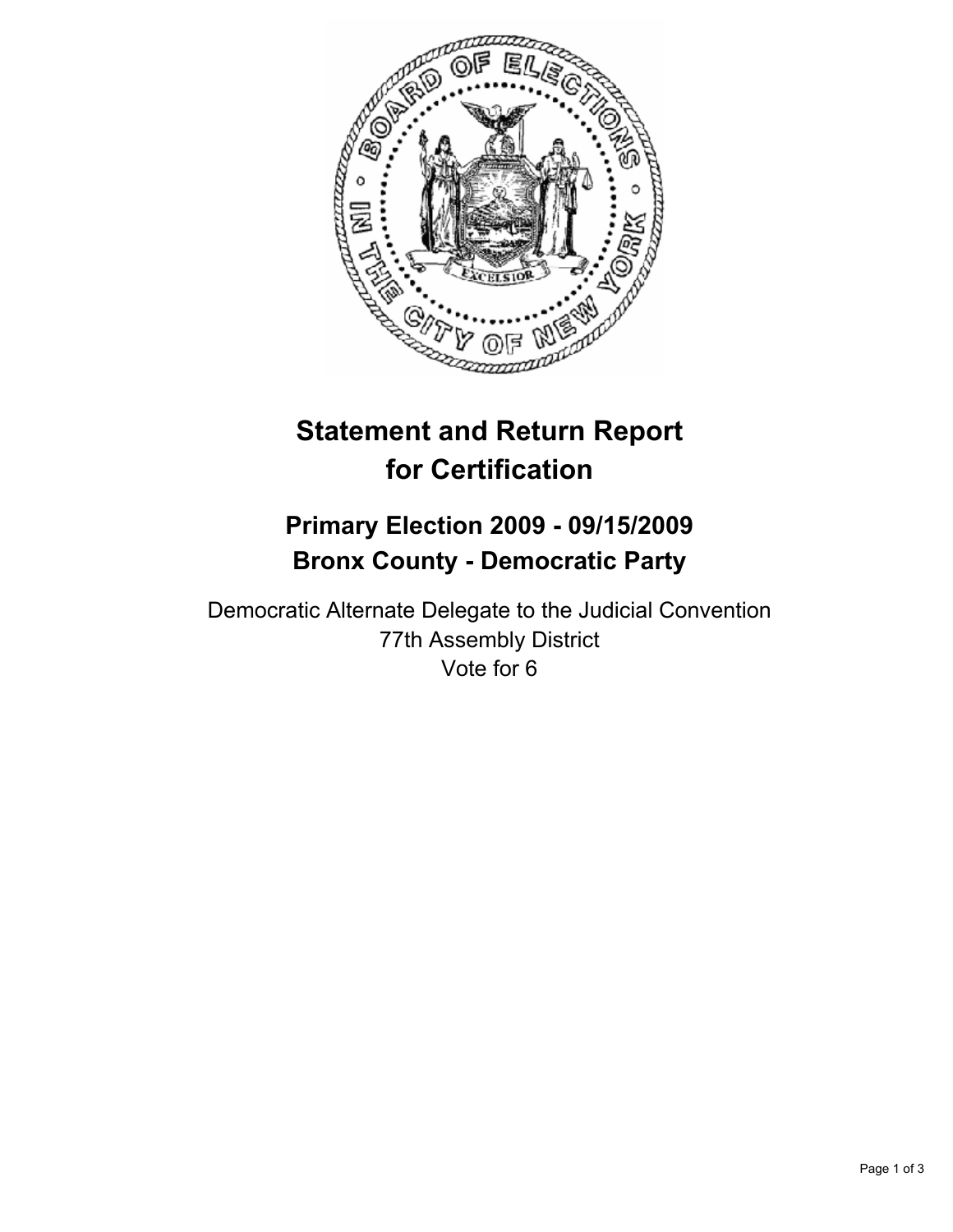

#### **Assembly District 77**

| <b>EMERGENCY</b>         | 42    |
|--------------------------|-------|
| ABSENTEE/MILITARY        | 108   |
| AFFIDAVIT                | 36    |
| <b>EARNESTINE GLOVER</b> | 1,017 |
| ALLENE S ROBERTS         | 819   |
| EVELYN RIVERA            | 1,082 |
| OTTIS K EDWARDS          | 566   |
| MIGDALIA PEREZ           | 710   |
| VICTOR A HICIANO         | 886   |
| <b>RAMON LIRIANO</b>     | 727   |
| <b>WILLIAM FRIMPONG</b>  | 525   |
| <b>JAIME BRUNO</b>       | 701   |
| <b>Total Votes</b>       | 7,033 |
|                          |       |